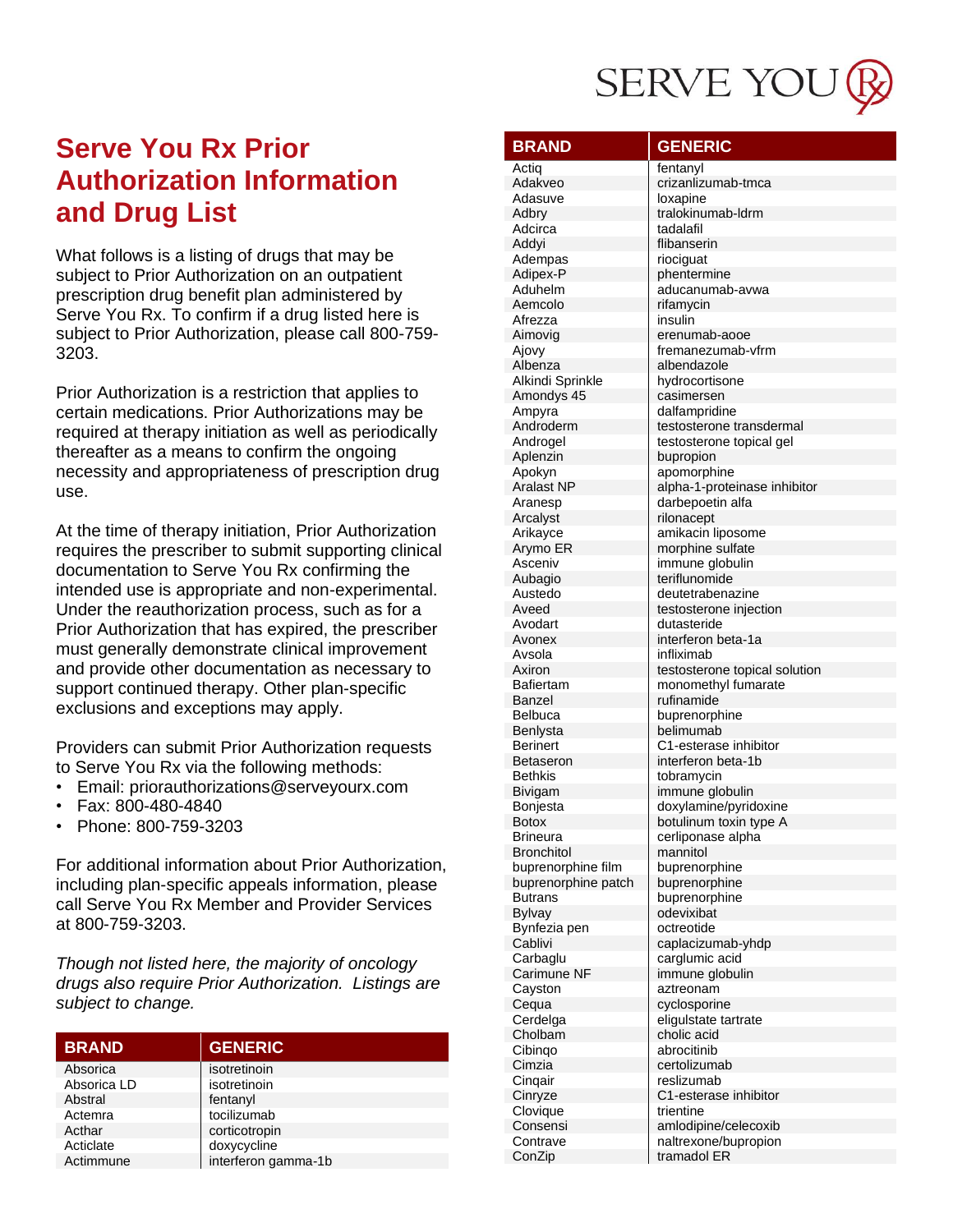| <b>BRAND</b>         | <b>GENERIC</b>                  |
|----------------------|---------------------------------|
| Copaxone             | glatiramer acetate              |
| Corlanor             | ivabradine                      |
| Cortrophin           | corticotropin                   |
| Cosela               | trilaciclib                     |
| Cosentyx             | secukinumab                     |
| Crysvita             | burosumab                       |
| Cuprimine            | penicillamine                   |
| Cuvitru              | immune globulin                 |
| Cuvposa              | glycopyrrolate                  |
| Cystadrops           | cysteamine                      |
| Cystaran             | cysteamine                      |
| Cytogam              | cytomegalovirus immune globulin |
| Daliresp             | roflumilast                     |
| Daraprim             | pyrimethamine                   |
| Dartisla ODT         | glycopyrrolate                  |
| deferasirox          | deferasirox                     |
| Depo-testosterone    | testosterone injection          |
| D.H.E. 45            | dihydroergotamine               |
| Diacomit             | stiripentol                     |
| <b>Diclegis</b>      | doxylamine/pyridoxine           |
| Dojolvi              | triheptanoin<br>methadone       |
| Dolophine            |                                 |
| Doptelet             | avatrombopag<br>doxycycline     |
| Doryx<br>Duexis      | ibuprofen/famotidine            |
| Duopa                | carbidopa/levodopa              |
| Dupixent             | dupilumab                       |
| Duragesic            | fentanyl                        |
| Durlaza              | aspirin                         |
| Durolane             | hyaluronic acid                 |
| Dysport              | abobotulinumtoxin A             |
| Egrifta              | tesamorelin                     |
| Elmiron              | pentosan polysulfate sodium     |
| Elyxyb               | celecoxib                       |
| Embeda               | morphine/naltrexone             |
| Emflaza              | deflazacort                     |
| Emgality             | galcanezumab-gnlm               |
| Empaveli             | pegcetacoplan                   |
| Enbrel               | etanercept                      |
| Enjaymo              | sutimlimab-jome                 |
| Endari               | glutamine                       |
| Enspryng             | satralizumab-mwge               |
| Entyvio              | vedolizumab                     |
| Epclusa              | sofosbuvir/velpatasvir          |
| Epidiolex            | cannabidiol                     |
| Epogen               | epoetin alfa                    |
| Esbriet              | pirfenidone                     |
| Euflexxa             | sodium hyaluronate              |
| Evenity              | romosozumab-aqqg                |
| Evkeeza              | evinacumab-dgnb<br>risdiplam    |
| Evrysdi              |                                 |
| Exalgo               | hydromorphone<br>deferasirox    |
| Exjade<br>Exondys 51 | eteplirsen                      |
| Exservan             | riluzole                        |
| Extavia              | interferon beta-1b              |
| Eysuvis              | loteprednol etabonate           |
| Fabrazyme            | agalsidase beta                 |
| Fasenra              | benralizumab                    |
| Fensolvi             | leuprolide                      |
| fentanyl patch       | fentanyl                        |
| Fentora              | fentanyl                        |
| Ferriprox            | deferiprone                     |
| finasteride          | finasteride                     |
| Firazyr              | icatibant                       |
| Firdanse             | amifampridine                   |

| <b>BRAND</b>                | <b>GENERIC</b>                              |
|-----------------------------|---------------------------------------------|
|                             |                                             |
| Flebogamma                  | immune globulin                             |
| Flegsuvy                    | baclofen                                    |
| Flolan                      | epoprostenol                                |
| flurazepam<br>Follistim AQ  | flurazepam<br>follitropin                   |
| Forteo                      | teriparatide                                |
| Fortesta                    | testosterone topical gel                    |
| Fulphila                    | pegfilgrastim-jmdb                          |
| Galafold                    | migalastat                                  |
| GamaSTAN S/D                | immune globulin                             |
| Gamifant                    | emapalumab-Izsg                             |
| Gammagard Liquid            | immune globulin                             |
| Gammagard S/D               | immune globulin                             |
| Gammaked                    | immune globulin                             |
| Gammaplex                   | immune globulin                             |
| Gamunex<br>Gel-One          | immune globulin<br>cross-linked hyaluronate |
| Gelsyn-3                    | sodium hyaluronate                          |
| Genotropin                  | somatropin                                  |
| Genvisc 850                 | sodium hyaluronate                          |
| Gilenya                     | fingolimod                                  |
| Gimoti                      | metoclopramide                              |
| Givlaari                    | aivosiran                                   |
| Glassia                     | alpha-1-proteinase inhibitor                |
| Glatopa                     | glatiramer                                  |
| Glumetza                    | metformin                                   |
| Gocovri                     | amantadine                                  |
| Gonal-F                     | follitropin                                 |
| Gralise                     | gabapentin                                  |
| Granix                      | tbo-filgrastim<br>C1-esterase inhibitor     |
| Haegarda<br>Harvoni         | ledipasvir/sofosbuvir                       |
| Hemady                      | dexamethasone                               |
| Hemlibra                    | emicizumab-kxwh                             |
| Hetlioz                     | tasimelteon                                 |
| <b>Hetlioz LQ</b>           | tasimelteon                                 |
| Hizentra                    | immune globulin                             |
| Horizant                    | gabapentin enacarbil                        |
| Humatrope                   | somatropin                                  |
| Humira                      | adalimumab                                  |
| Hyalgan                     | sodium hyaluronate                          |
| hydrocodone ER              | hydrocodone<br>hydromorphone                |
| hydromorphone ER<br>Hymovis | viscoelastic hyaluronan                     |
| Hyqvia                      | immune globulin                             |
| Hysingla ER                 | hydrocodone                                 |
| Ilaris                      | canakinumab                                 |
| Ilumya                      | tildrakizumab-asmn                          |
| Imcivree                    | setmelanotide                               |
| Immune Globulin             | immune globulin                             |
| (IGG)                       |                                             |
| Inbrija                     | levodopa                                    |
| Increlex                    | mecasermin                                  |
| Inflectra                   | infliximab                                  |
| Ingrezza<br>Isturisa        | valbenazine<br>osilodrostat                 |
| Jadenu                      | deferasirox                                 |
| Jatenzo                     | testosterone                                |
| Jublia                      | efinaconazole                               |
| Juxtapid                    | lomitapide                                  |
| Jynarque                    | tolvaptan                                   |
| Kadian                      | morphine sulfate                            |
| Kalbitor                    | ecallantide                                 |
| Kalydeco                    | ivacaftor                                   |
| Kanuma                      | sebelipase alpha                            |
| Kerendia                    | finerenone                                  |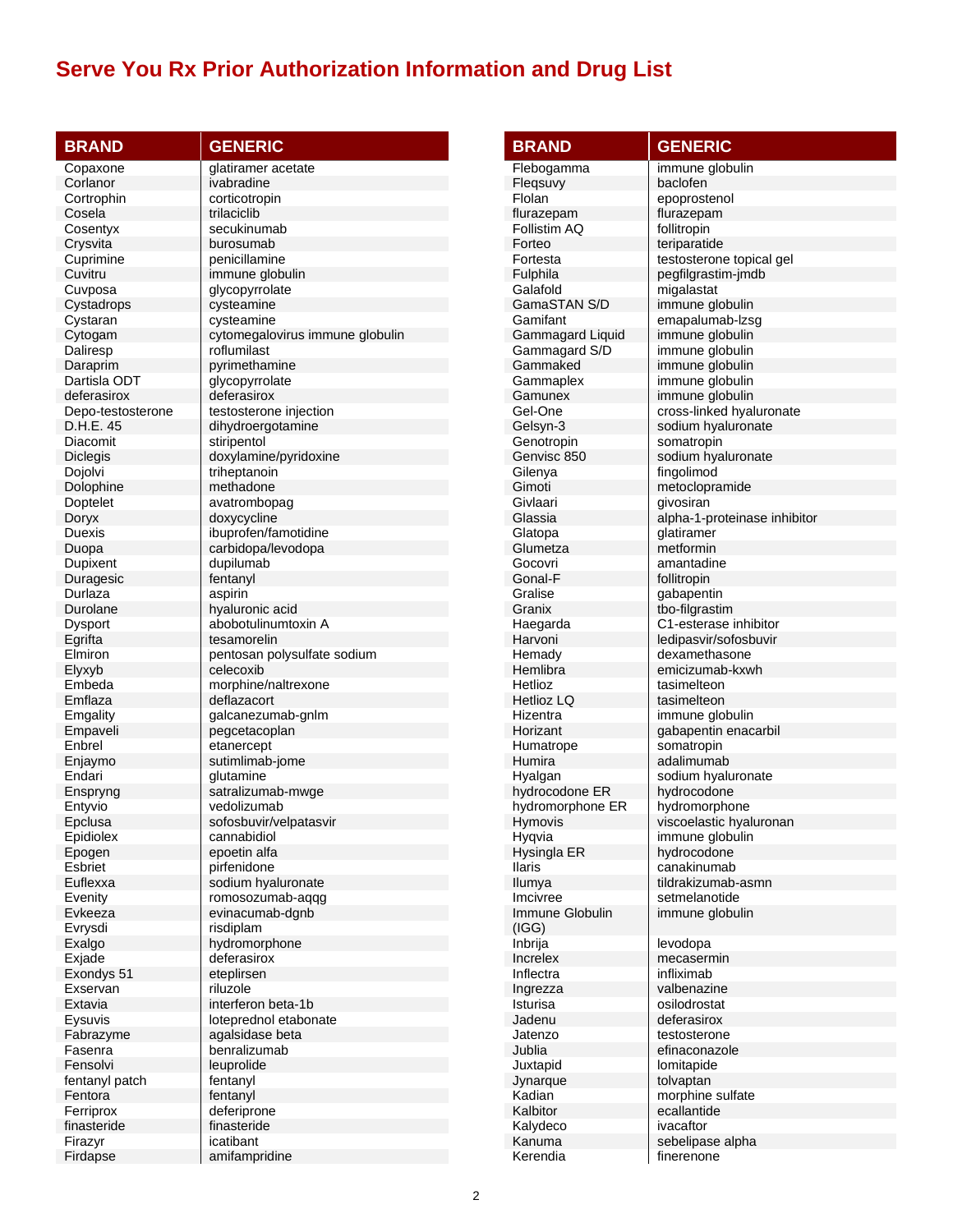| <b>BRAND</b>            | <b>GENERIC</b>                               |
|-------------------------|----------------------------------------------|
| Kerydin                 | tavaborole                                   |
| Kesimpta                | ofatumumab                                   |
| Keveyis                 | dichlorphenamide                             |
| Kevzara                 | sarilumab                                    |
| Khapzory                | levoleucovorin                               |
| Kineret                 | anakinra                                     |
| Kitabis                 | tobramycin                                   |
| Korlym                  | mifepristone                                 |
| Korsuva                 | difelikefalin                                |
| Krystexxa               | pegloticase                                  |
| Kuvan                   | sapropterin                                  |
| Kynmobi                 | apomorphine                                  |
| Lazanda                 | fentanyl                                     |
| Lemtrada                | alemtuzumab                                  |
| Leqvio                  | inclisiran                                   |
| Letairis                | ambrisentan                                  |
| Leukine                 | sargramostim, GM-CSF                         |
| Livmarli                | maralixibat                                  |
| Livtencity              | maribavir                                    |
| Loreev XR               | lorazepam                                    |
| Lotronex                | alosetron                                    |
| Lupaneta                | leuprolide/norethindrone                     |
| Lupkynis                | voclosporin                                  |
| Lupron Depot            | leuprolide                                   |
| Lupron Depot-Ped        | leuprolide                                   |
| Luxturna                | voretigene neparvovec-rzyl                   |
| Makena                  | hydroxyprogesterone caproate                 |
| Mavenclad               | cladribine                                   |
| Mavyret                 | glecaprevir/pibrentasvir                     |
| Mayzent                 | siponimod                                    |
| Mepsevii                | vestronidase alfa                            |
| methadone               | methadone                                    |
| methyltestosterone      | methyltestosterone                           |
| Miacalcin injection     | calcitonin                                   |
| Monovisc                | cross-linked hyaluronate                     |
| morphine sulfate ER     | morphine sulfate                             |
| Mozobil                 | plerixafor                                   |
| <b>MS Contin</b>        | morphine sulfate                             |
| Mulpleta                | lusutrombopag                                |
| Mycapssa                | octreotide                                   |
| Myfembree               | relugolix/estradiol/norethindrone            |
| Myobloc                 | botulinum toxin type B                       |
| Natesto                 | testosterone nasal gel                       |
| Natpara                 | parathyroid hormone                          |
| Neulasta                | pegfilgrastim, G-CSF                         |
| Neupogen                | filgrastim                                   |
| Nexletol                | bempedoic acid                               |
| Nexlizet                | bempedoic acid/ezetimibe                     |
| Nexviazyme              | avalglucosidase alfa-ngpt                    |
| Nityr                   | nitisinone                                   |
| Nivestym                | filgrastim-aafi                              |
| Norditropin             | somatropin                                   |
| Norliqva<br>Northera    | amlodipine<br>droxidopa                      |
| Noxafil                 | posaconazole                                 |
| Nplate                  |                                              |
| Nucala                  | romiplostim                                  |
|                         | mepolizumab                                  |
| Nucynta ER<br>Nuedextra | tapentadol<br>dextromethorphan HBr/quinidine |
| Nulibry                 | fosdenopterin                                |
| Nuplazid                | pimavanserin                                 |
| Nurtec ODT              | rimegepant sulfate                           |
| Nutropin AQ             | somatropin                                   |
| Nuzyra                  | omadacycline                                 |
| Nyvepria                | pegfilgrastim-apgf                           |
| Ocaliva                 | obeticholic acid                             |
|                         |                                              |

| <b>BRAND</b>           | <b>GENERIC</b>                     |
|------------------------|------------------------------------|
| Ocrevus                | ocrelizumab                        |
| Octagam                | immune globulin                    |
| Ofev                   | nintedanib                         |
| Olumiant               | baricitinib                        |
| omeprazole/bicarbonate | omeprazole/bicarbonate             |
| Omnitrope              | somatropin                         |
| Onfi                   | clobazam                           |
| Onpattro               | patisiran                          |
| Opsumit                | macitentan                         |
| Opzelura<br>Orencia    | ruxolitinib                        |
| Orenitram              | abatacept<br>treprostinil          |
| Orfadin                | nitisinone                         |
| Oriahnn                | elagolix/estradiol/norethindrone   |
| Orilissa               | elagolix                           |
| Orkambi                | lumacaftor/ivacaftor               |
| Orladeyo               | berotralstat                       |
| Orthovisc              | high MW hyaluronan                 |
| Osmolex ER             | amantadine                         |
| Otezla                 | apremilast                         |
| Otrexup                | methotrexate                       |
| Oxervate               | cenegermin-bkbj                    |
| Oxlumo<br>oxycodone ER | lumasiran<br>oxycodone             |
| Oxycontin              | oxycodone                          |
| oxymorphone ER         | oxymorphone                        |
| Ozobax                 | baclofen                           |
| Palynziq               | pegvaliase-pqpz                    |
| Panzyga                | immune globulin                    |
| Pegasys                | peginterferon alfa-2a              |
| Pennsaid               | diclofenac solution                |
| Phexxi                 | lactic acid/citric acid/potassium  |
|                        | bitartrate                         |
| Pliaglis               | lidocaine/tetracaine               |
| Plegridy<br>Ponvory    | peginterferon beta-1A<br>ponesimod |
| Praluent               | alirocumab                         |
| Prevymis               | letermovir                         |
| Privigen               | immune globulin                    |
| Procrit                | epoetin alfa                       |
| Procysbi               | cysteamine bitartrate              |
| Prolastin-C            | alpha-1-proteinase inhibitor       |
| Prolia                 | denosumab                          |
| Promacta               | eltrombopag                        |
| Proscar                | finasteride                        |
| Pulmozyme<br>Pyrukynd  | dornase alfa<br>mitapivat          |
| Qsymia                 | phentermine/topiramate             |
| Qulipta                | atogepant                          |
| Radicava               | edaravone                          |
| Rasuvo                 | methotrexate                       |
| Rayaldee               | calcifediol                        |
| Rayos                  | prednisone                         |
| Rebif                  | interferon beta-1a                 |
| Reblozyl               | luspatercept-aamt                  |
| Recorlev               | levoketoconazole                   |
| RediTrex               | methotrexate                       |
| Releuko<br>Remicade    | filgrastim-ayow<br>infliximab      |
| Remodulin              | treprostinil                       |
| Renflexis              | infliximab                         |
| Repatha                | evolocumab                         |
| Restasis               | cyclosporine                       |
| Retacrit               | epoetin alfa-epbx                  |
| Revatio                | sildenafil                         |
| Revcovi                | elapegademase-lvlr                 |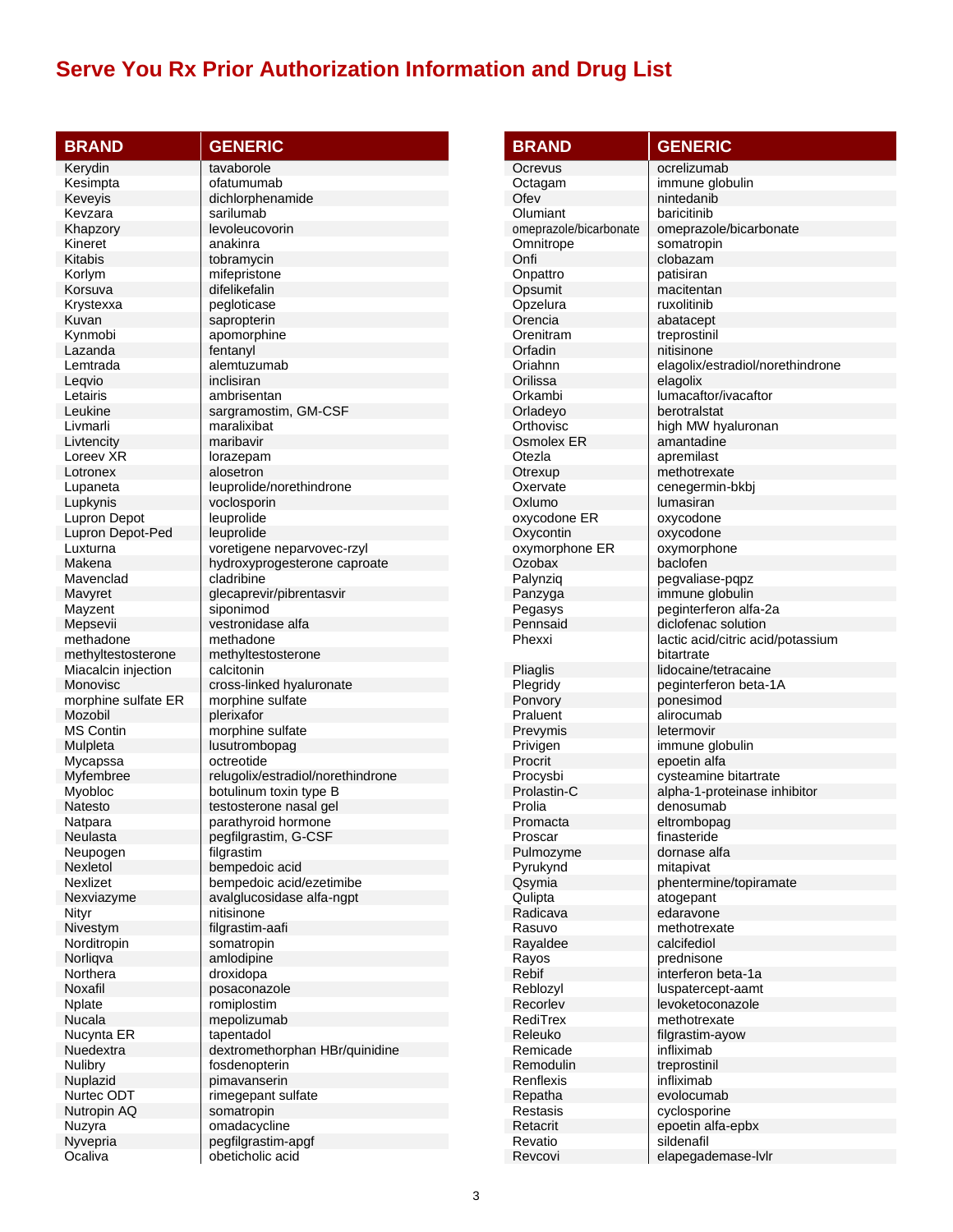| <b>BRAND</b>           | <b>GENERIC</b>                           |
|------------------------|------------------------------------------|
| Reyvow                 | lasmiditan succinate                     |
| Rezurock               | belumosudil                              |
| Rhofade                | oxymetazoline                            |
| Ribavirin              | ribavirin                                |
| Rilutek                | riluzole                                 |
| Rinvoq                 | upadacitinib                             |
| Ruconest<br>Sabril     | C1-esterase inhibitor                    |
| Saizen                 | vigabatrin<br>somatropin                 |
| Sajazir                | icatibant                                |
| Samsca                 | tolvaptan                                |
| Sandostatin            | octreotide                               |
| Saphnelo               | anifrolumab-fnia                         |
| Saxenda                | liraglutide                              |
| Sensipar               | cinacalcet                               |
| Serostim               | somatropin                               |
| Signifor               | pasireotide                              |
| Siklos                 | hydroxyurea                              |
| Siliq                  | brodalumab<br>qolimumab                  |
| Simponi<br>Skyrizi     | risankizumab-rzaa                        |
| Skytrofa               | lonapegsomatropin-tcgd                   |
| Soaanz                 | torsemide                                |
| Soliris                | eculizumab                               |
| Somatuline Depot       | lanreotide                               |
| Somavert               | pegvisomant                              |
| Somryst                | digital therapeutic                      |
| Sovaldi                | sofosbuvir                               |
| Sporanox               | itraconazole                             |
| Spravato               | esketamine                               |
| Sprix<br>Stelara       | ketorolac<br>ustekinumab                 |
| Strensig               | asfotase alfa                            |
| Subsys                 | fentanyl                                 |
| Sunosi                 | solriamfetol                             |
| Supartz                | sodium hyaluronate                       |
| Supprelin LA           | histrelin                                |
| Susvimo                | ranibizumab                              |
| Symdeko                | tezacaftor/ivacaftor, ivacaftor          |
| Symlin                 | pramlintide                              |
| Sympazan               | clobazam                                 |
| Synagis                | palivizumab                              |
| Syndros<br>Synvisc     | dronabinol<br>hylan G-F 20               |
| Synvisc-One            | hylan G-F 20                             |
| Syprine                | trientine                                |
| Takhzyro               | lanadelumab-flyo                         |
| Taltz                  | ixekizumab                               |
| Tarpeyo                | budesonide                               |
| Tavalisse              | fostamatinib                             |
| Tavneos                | avacopan                                 |
| Tecfidera              | dimethyl fumarate                        |
| Tegsedi                | inotersen                                |
| Teriparatide<br>Testim | teriparatide<br>testosterone topical gel |
| testosterone           | testosterone injection                   |
| cypionate              |                                          |
| testosterone           | testosterone injection                   |
| enanthate              |                                          |
| testosterone pellets   | testosterone                             |
| Tezspire               | tezepelumab-ekko                         |
| Tiglutik               | riluzole                                 |
| Tlando                 | testosterone                             |
| Tobramycin neb         | tobramycin                               |
| 300mg/5mL<br>TOBI neb  | tobramycin                               |
|                        |                                          |

| <b>BRAND</b>                   | <b>GENERIC</b>                                    |
|--------------------------------|---------------------------------------------------|
| Tolsura                        | itraconazole                                      |
| Tracleer                       | bosentan                                          |
| tramadol ER                    | tramadol ER                                       |
| Tremfya                        | quselkumab                                        |
| Trikafta                       | elexacaftor/tezacaftor/ivacaftor                  |
| Triluron                       | sodium hyaluronate                                |
| Triptodur                      | triptorelin                                       |
| TriVisc<br>Trudhesa            | sodium hyaluronate                                |
| Tymlos                         | dihydroergotamine<br>abaloparatide                |
| Tyrvaya                        | varenicline                                       |
| Tysabri                        | natalizumab                                       |
| Tyvaso                         | treprostinil                                      |
| Ubrelvy                        | ubrogepant                                        |
| Udenyca                        | pegfilgrastim-cbqv                                |
| Ultomiris                      | ravulizumab-cwvz                                  |
| Uplizna                        | inebilizumab-cdon                                 |
| Upneeq<br>Uptravi              | oxymetazoline<br>selexipag                        |
| Vabysmo                        | faricimab-svoa                                    |
| <b>Valsartan Solution</b>      | valsartan                                         |
| Veletri                        | epoprostenol                                      |
| Ventavis                       | iloprost                                          |
| Verquvo                        | vericiguat                                        |
| Viberzi                        | eluxadoline                                       |
| Viekira Pak                    | dasabuvir/ombitasvir/paritaprevir/ritonavir       |
| Vijoice                        | alpelisib<br>viltolarsen                          |
| Viltepso<br>Vimizim            | elosulfase alfa                                   |
| Vimovo                         | naproxen/esomeprazole                             |
| Visco-3                        | sodium hyaluronate                                |
| Vivlodex                       | meloxicam                                         |
| Vogelxo                        | testosterone topical gel                          |
| Vosevi                         | sofosbuvir/velpatasvir/voxilaprevir               |
| Voxzogo                        | vosoritide                                        |
| Vuity<br>Vumerity              | pilocarpine<br>diroximel fumarate                 |
| Vyepti                         | eptinezumab-jimr                                  |
| Vyleesi                        | bremelanotide                                     |
| Vyndagel                       | tafamidis meglumine                               |
| Vyondys 53                     | golodirsen                                        |
| Vyvgart                        | efgartigimod alfa-fcab                            |
| Wakix                          | pitolisant                                        |
| Wegovy<br><b>Wellbutrin XL</b> | semaglutide<br>bupropion                          |
| Winlevi                        | clascoterone                                      |
| Wynzora                        | calcipotriene/betamethasone                       |
| Xeljanz/XR                     | tofacitinib                                       |
| Xenical                        | orlistat                                          |
| Xeomin                         | incobotulinumtoxina                               |
| Xermelo                        | telotrista                                        |
| Xgeva<br><b>Xiaflex</b>        | denosumab<br>collagenase clostridium histolyticum |
| Xifaxan                        | rifaximin                                         |
| Xiidra                         | lifitegrast                                       |
| Xipere                         | triamcinolone acetate                             |
| Xolair                         | omalizumab                                        |
| Xtampza ER                     | oxycodone                                         |
| Xuriden                        | uridine triacetate                                |
| Xyosted                        | testosterone injection                            |
| Xyrem                          | sodium oxybate                                    |
| Xywav<br>Zarxio                | sodium oxybate<br>filgrastim-sndz                 |
| Zavesca                        | miglustat                                         |
| Zegerid                        | omeprazole/sodium bicarbonate                     |
| Zelnorm                        | tegaserod                                         |
|                                |                                                   |